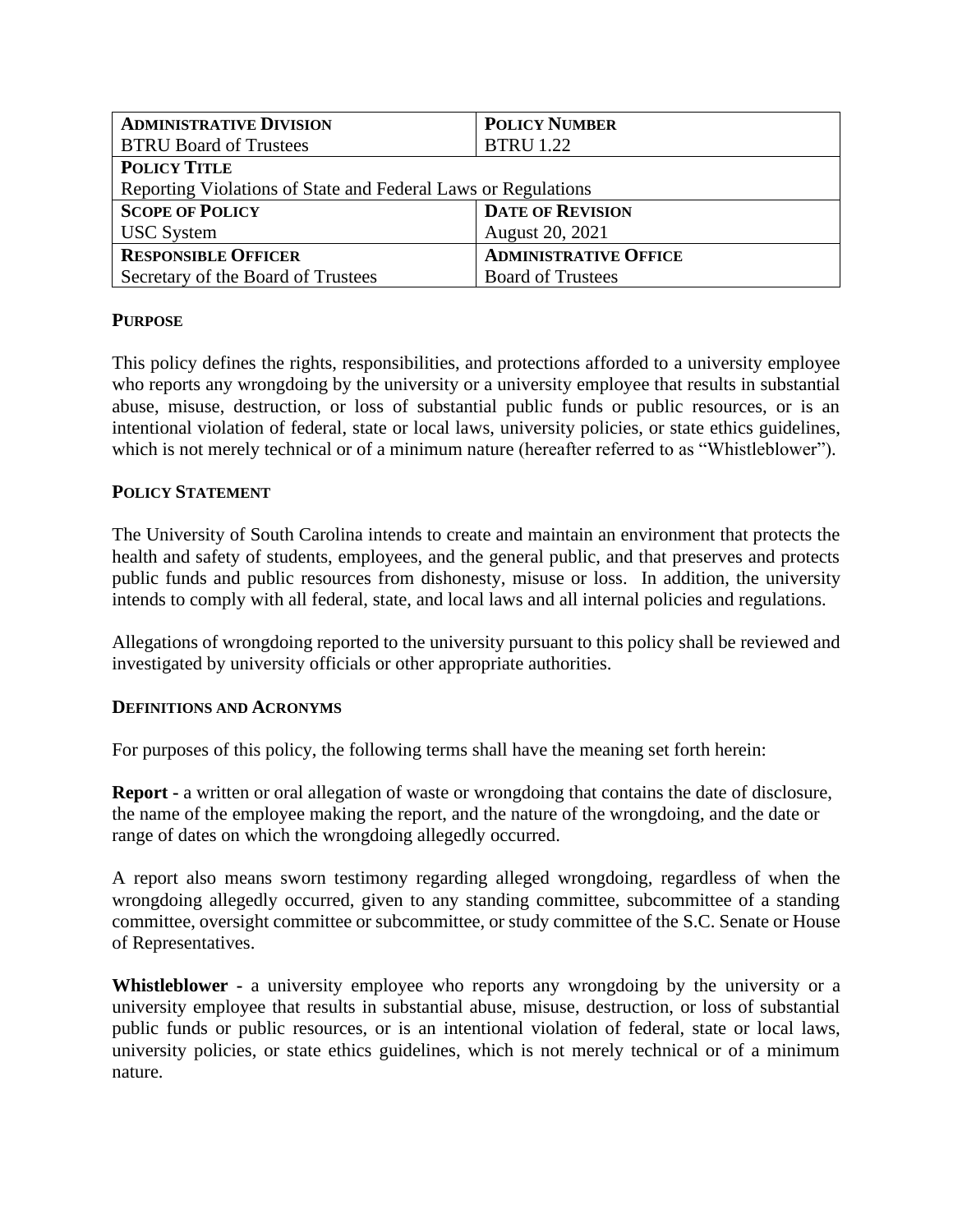**Wrongdoing -** action by the university or a university employee that results in substantial abuse, misuse, destruction, or loss of substantial public funds or public resources. This also includes an allegation that an employee has intentionally violated federal, state or local laws, university policies, or a code of ethics, which violation is not merely technical or of a minimum nature.

# **PROCEDURES**

Violations of federal, state or local laws, and violations of university policies that involve dishonest or fraudulent conduct or that pose a substantial threat to the health and safety of students, employees or the general public shall be reported. If an employee has knowledge of, or a concern about, such an activity, the individual has a responsibility to submit a report to the university using the USC Integrity Line on the Audit & Advisory Services' website that describes the nature of the wrongdoing and the date or dates on which the alleged wrongdoing occurred per policy [BTRU](https://www.sc.edu/policies/ppm/btru120.pdf)  1.20, *[Dishonest Acts and Fraud](https://www.sc.edu/policies/ppm/btru120.pdf)*.

To be afforded the protections set forth in this policy, the employee submitting the report must identify himself or herself by name. The report must be submitted to the university within 180 days of the date the reporting employee first learns of the alleged wrongdoing.

All reports of wrongdoing will be referred to an ad hoc resolution committee consisting of the Chair of the Audit, Compliance and Risk Committee of the Board of Trustees, the University General Counsel, and the Chief Audit Executive. The committee will review and investigate, or refer to the appropriate authority for investigation, all reports of wrongdoing. Upon a finding of wrongdoing, the committee will notify appropriate university officials so that corrective actions can be implemented.

The resolution committee will notify the Audit, Compliance and Risk Committee of the Board of Trustees immediately upon receipt of a report or determination of wrongdoing, as appropriate, and will provide the Audit, Compliance and Risk Committee with quarterly reports on the status or results of investigations and the corrective actions taken to address any findings of wrongdoing. The resolution committee will reconcile its report to the report of the USC Integrity Line to ensure completeness of the reporting process.

Insofar as possible, the anonymity of the whistleblower will be maintained. However, a whistleblower's identity may have to be disclosed, at the discretion of the university, to comply with the law, to conduct a thorough investigation, or to provide fair procedural review for accused individuals.

A. Whistleblower Responsibilities

The whistleblower must exercise sound judgment to avoid making baseless allegations. An employee, who knowingly files a report of wrongdoing that is false, unfounded, or is not made in good faith, is subject to disciplinary action, up to and including termination of employment.

B. Protection from Retaliation